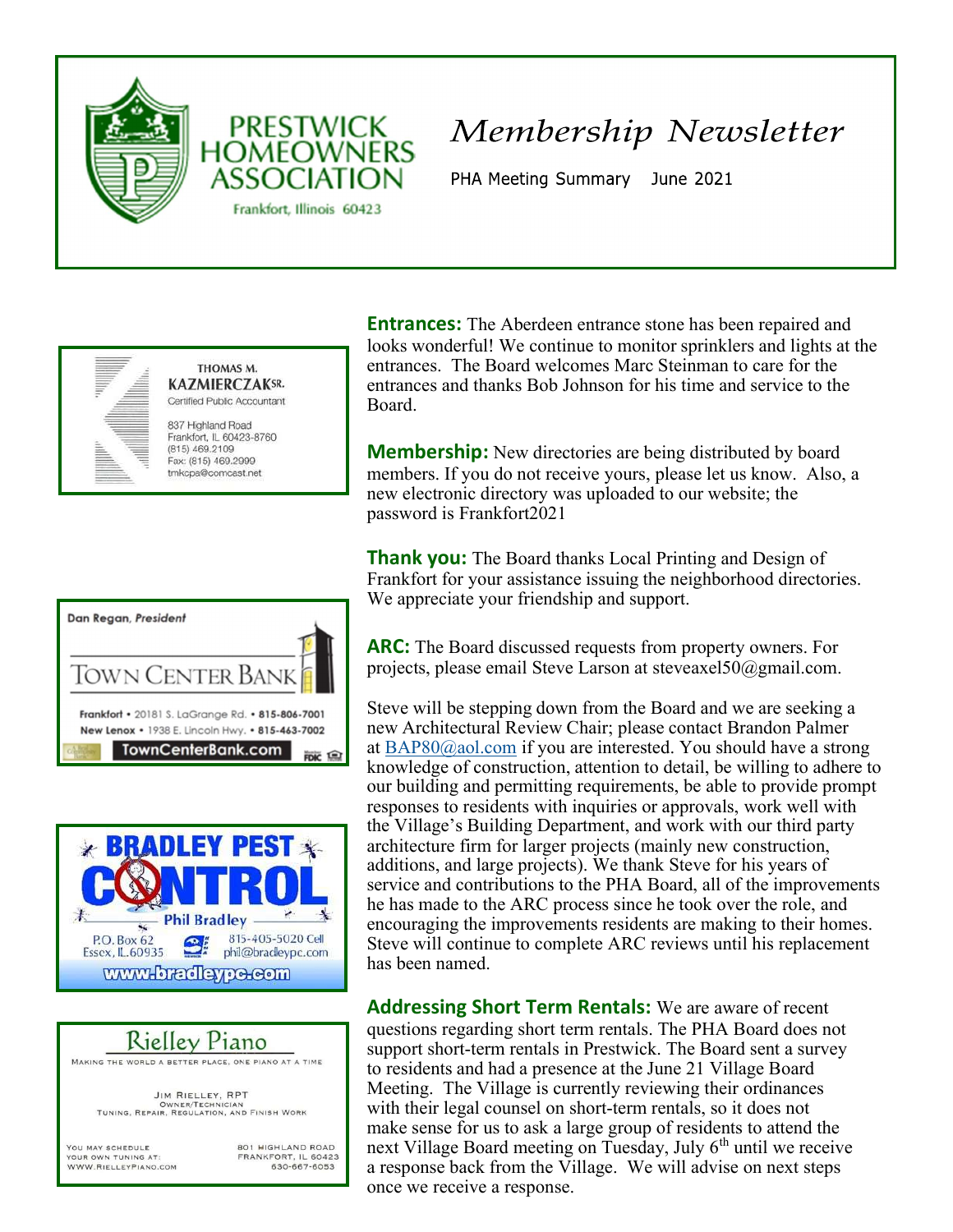

**Governmental:** PHA is actively addressing reports of speeding in the neighborhood. We are working with the Village and Police Dept. on these issues. We encourage you to forward concerns to the Frankfort Police Dept for attention.

**Security:** Remember your 9pm routine.... Lock it or Lose it!

**Code Enforcement:** The Board thanks the Village of Frankfort Code Enforcement officer for monitoring issues in the neighborhood.

Next Meeting: Thursday, July 8 at PCC at 7pm.

**Welcome to the Neighborhood!** Please help the Association welcome our newest neighbors:



Kurt and Sharon Kitchell 845 Highland Cody and Kimberly Hausherr 945 Shetland Dr. Michael and Florence Hardy 682 Golf Club Lane Ruta Savickiene and Gerimantas Savickas 554 Aberdeen

**Beautification:** Recognize your neighbors for their hard work! From gorgeous landscaping to improvements that breathe new life into a fixer upper, we commend these homeowners for their commitment to excellence. Simply send an email to Brandon Palmer at bap80@aol.com with the subject line "Beautification" and the address you feel deserves a mention.



#### Advertise in the PHA Newsletter!

We have space for you! If you would like to advertise in the newsletter, please contact Emily Jordan emily-jordan@comcast.net

#### Visit our website:

http://prestwickhomeowners.com/

#### Contact us:

bap80@aol.com twrigley9@att.net

Brandon Palmer: President Cathy Wrigley: Vice President